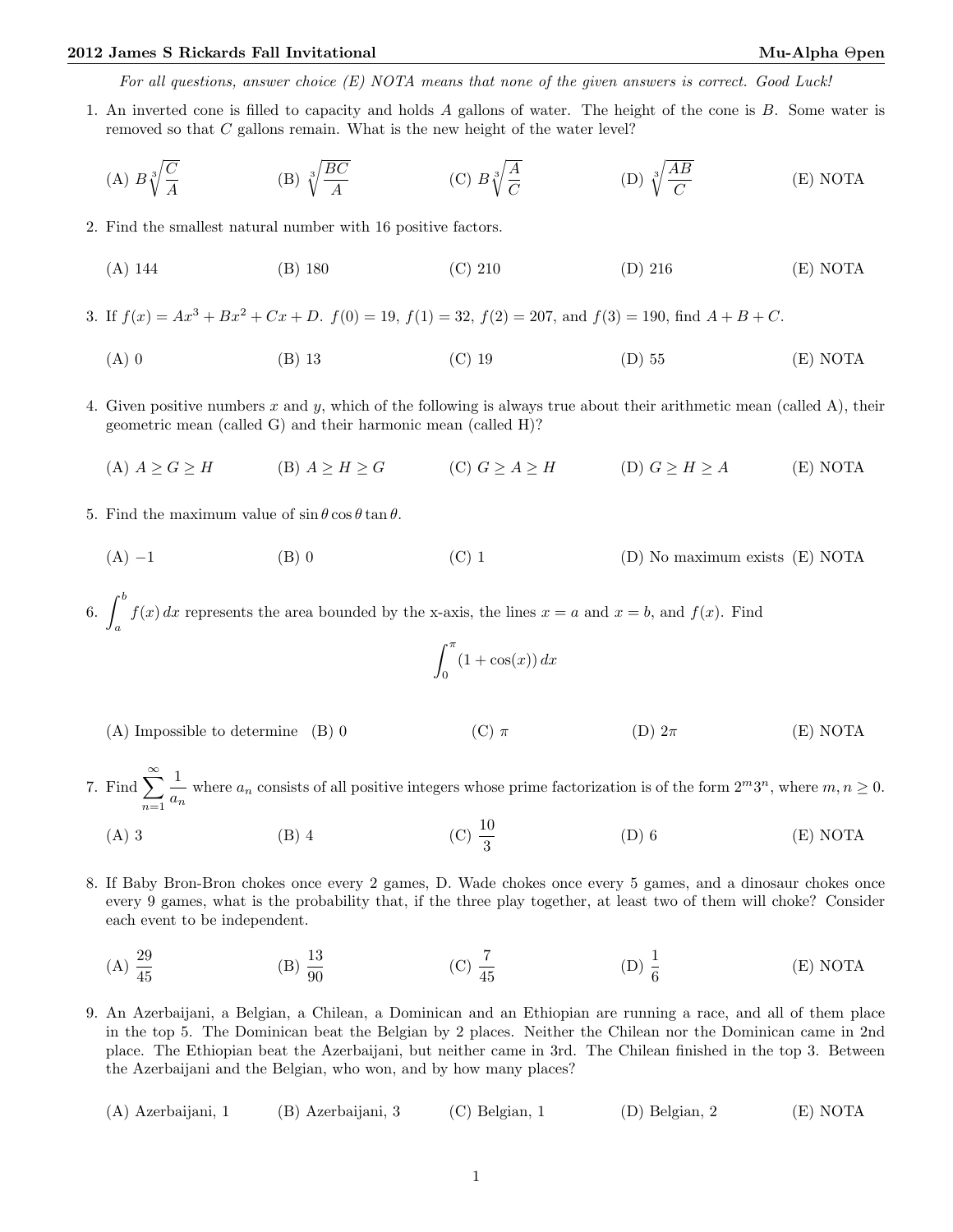- 10. In AndrewChenLand, weeks have 8 days: Monday, Tuesday, Wednesday, Thursday, Friday, Saturday, Sunday, and 8th-day-of-the-week. Today, November 17th, 2012, is a Saturday in AndrewChenLand. On what day of the week will my birthday, May 17th, 2013, fall in AndrewChenLand? Note that a non-leap year in AndrewChenLand still has 365 days.
	- (A) 8th-day-of-the-week (B) Monday (C) Tuesday (D) Wednesday (E) NOTA
- 11. Find the sum of the eigenvalues of

$$
\left[\begin{array}{cc} \pi & 3\sqrt{138} \\ 789 & e \end{array}\right]
$$

- (A)  $\pi + e$  (B)  $\pi e$ √ 138 263 (D)  $\frac{1 + 2367\sqrt{138}}{500}$ 789 (E) NOTA
- 12. Which of the following is equivalent to cos(76) cos(75)?

(A) 
$$
\frac{\cos(1) - \cos(151)}{2}
$$
 (B)  $\frac{\cos(1) + \cos(151)}{2}$  (C)  $\frac{\cos(151) - \cos(1)}{2}$  (D)  $\frac{\sin(1) + \sin(151)}{2}$  (E) NOTA

- 13. Find the range of the function  $f(x) = e^{\log(\sin(x^3 + 2x^2 + 4x + 8))}$ ?
	- (A)  $(-∞, ∞)$  (B)  $(0, e]$  (C)  $[1, e]$  (D)  $(0, 1]$  (E) NOTA
- 14. Quadrilateral ABCD has internal angles that increase in an arithmetic progression, with ∠A being the smallest and ∠D being the greatest, and ∠D = 2∠A. Each side of quadrilateral ABCD has length of at least 25 feet. Four cows are tethered to the corners of the quadrilateral with ropes of length 10 feet, one cow per corner. Cows may not roam within the quadrilateral. How much more area can the cow tethered to corner A roam within than the cow tethered to corner B?
	- (A)  $\frac{100\pi}{9}$ (B)  $\frac{200\pi}{9}$ (C)  $\frac{25\pi}{9}$ (D)  $\frac{50\pi}{9}$ (E) NOTA
- 15. Pamela is purchasing papayas, peaches and pineapples. 3 papayas, 2 peaches and 3 pineapples will cost her \$9.00. 2 papayas, 8 peaches and 2 pineapples will cost her \$10.00. 4 papayas, 1 peach and 4 pineapples will cost her \$11.00. How much will 5 papayas, 3 peaches and 5 pineapples cost her?
	- (A) \$12.00 (B) \$14.80 (C) \$13.25 (D) \$15.00 (E) NOTA
- 16. The triangle with vertices  $(1,1)$ ,  $(2,1)$  and  $(2,2)$  is rotated about the y-axis. How much more volume does this solid contain than the solid achieved by rotating the triangle about the  $x$ -axis?
	- (A) 0 (B)  $\frac{\pi}{6}$ (C)  $\frac{\pi}{3}$ (D)  $\frac{2\pi}{3}$ (E) NOTA

17. Evaluate  $\lim_{x\to 6^+}$  $\ln x - \ln 6$  $x - 6$ 

> (A)  $\ln 6$  (B)  $\frac{1}{6}$ (C) 0 (D)  $\frac{1}{e}$ (E) NOTA

18. Find the next term in this sequence (note that the sequence is not a polynomial): 3, 4, 6, 8, 12, 14, 18, 20,

(A) 22 (B) 23 (C) 24 (D) 26 (E) NOTA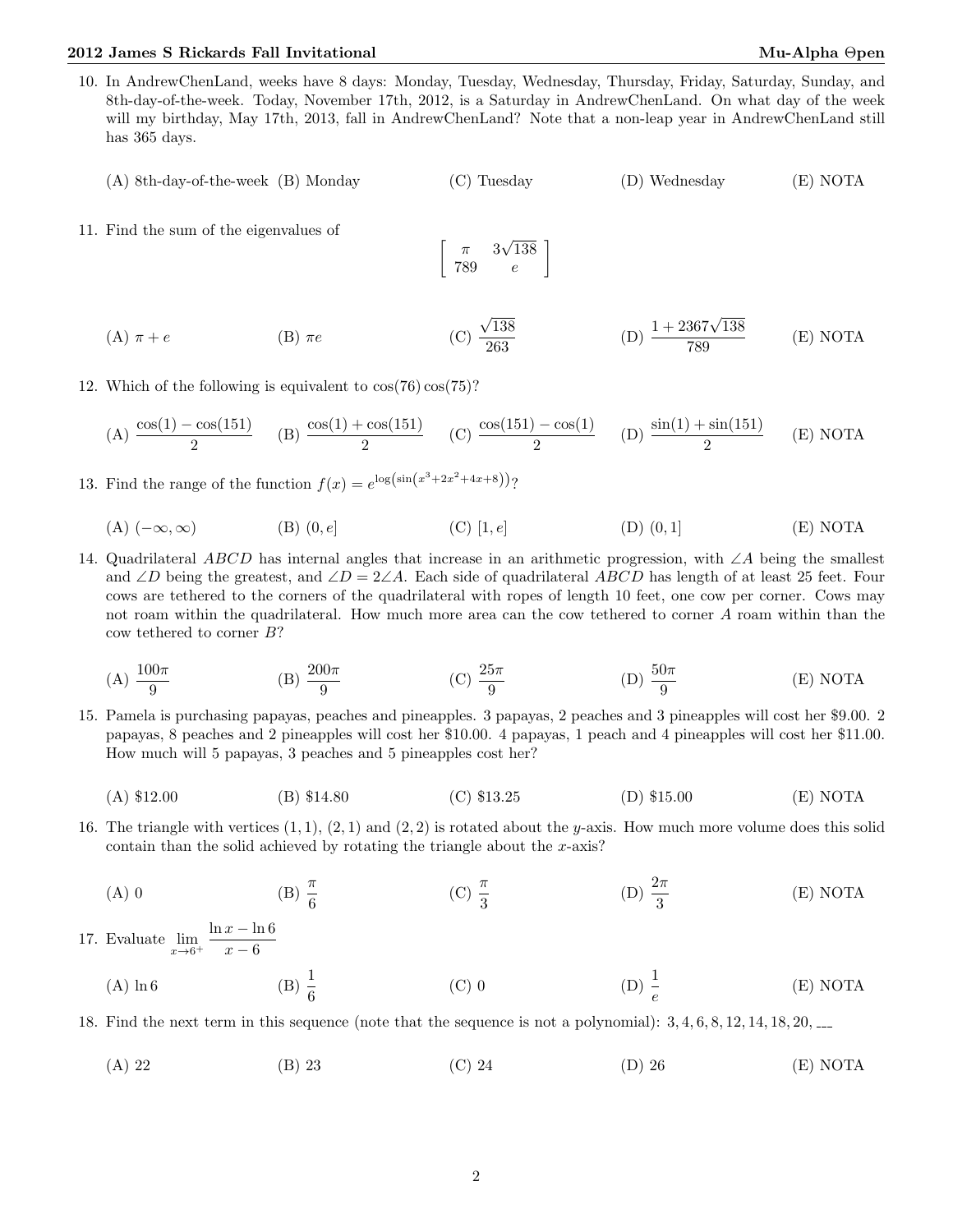19. Six spheres of radius  $R$  sit on a level surface and are externally tangent to one another such that their centers form a regular hexagon. A larger sphere sits on top of the six smaller spheres such that it is externally tangent to each of the six smaller spheres and its lowest point is the center of the aforementioned hexagon. What is the radius of the larger sphere, in terms of R?

(A) 2R (B) 
$$
\frac{4R}{3}
$$
 (C)  $R\sqrt{3}$  (D)  $\frac{3R}{2}$  (E) NOTA

- 20. A particle is moving along a curve defined by  $x = \sin t$ ,  $y = t^{1.5}$  for  $t \ge 0$ . Find  $\frac{dy}{dx}$  at  $t = 2\pi$ .
	- (A) undefined (B)  $\frac{-8\pi^2\sqrt{}}{5}$  $2\pi$  $rac{2\sqrt{2\pi}}{5}$  (C)  $rac{3}{-}$ √  $2\pi$ 2 (D)  $\frac{3\pi}{4}$ (E) NOTA √ √
- 21. A unit circle contains two parallel secants that are separated by a distance of  $6 -$ 2  $\frac{1}{2}$ . The area between the secants is painted indigo. Find the area of the indigo-painted region.
	- (A)  $\frac{\pi + 3}{6}$ (B)  $\frac{\pi + 6}{6}$  (C)  $\frac{2\pi + 3}{6}$  (D)  $\frac{2\pi + 6}{6}$ (E) NOTA
- 22. Regular hexagon ABCDEW has side length  $x$ . A line is drawn from A to some point on the perimeter of the hexagon that splits its area in a ratio of 2 : 1. Traveling only on the perimeter of the hexagon, how far must one travel to reach this point, in terms of  $x$ ? Assume the shortest such path is taken.

(A) 
$$
\frac{5x}{2}
$$
 (B) 3x (C)  $\frac{7x}{2}$  (D) 2x (E) NOTA

- 23. Which of the following is not equivalent to  $e$ ?
	- (A)  $\lim_{n\to\infty}\left(1+\frac{1}{n}\right)$ n  $\setminus^n$  $(B)$   $\sum^{\infty}$  $n=0$ 1 n! (C) The positive value of n that maximizes  $n^{\frac{1}{n}}$  $rac{1}{n}$  (D)  $4\left(1-\frac{1}{2}\right)$  $\frac{1}{3} + \frac{1}{5}$  $\frac{1}{5} - \frac{1}{7}$  $\frac{1}{7} + \frac{1}{9}$  $rac{1}{9}$  –  $\dots$ ) (E) NOTA

24. Tommy is the troll master! Tommy wants to know the product of 517 and 2483168. What will Tommy's answer be?

- (A) 1282797856 (B) 1283797856 (C) 1284797856 (D) 1285797856 (E) NOTA
- 25. Abraham is the donut master! Abraham's donuts can be modelled by rotating  $(x-3)^2 + y^2 = 4$  about the y-axis. What is the volume of one of Abraham's donuts?
	- $(A) 12π<sup>2</sup>$ (B)  $24\pi^2$  $(C)$  36π<sup>2</sup> (D)  $48π²$ (E) NOTA
- 26. Alex is the topic test master! The probability of Alex getting a perfect score on a randomly selected topic test is  $\frac{4}{5}$ . If Alex takes 5 randomly selected topic tests, what is the probability of him getting exactly 3 perfect scores?

(A) 
$$
\frac{32}{625}
$$
 \t\t (B)  $\frac{2}{5}$  \t\t (C)  $\frac{64}{625}$  \t\t (D)  $\frac{3}{5}$  \t\t (E) NOTA

27. A triangle is drawn. How many of the following points could lie outside of the triangle?

- Centroid
- Circumcenter
- Incenter
- Orthocenter
- (A) 0 (B) 1 (C) 2 (D) 3 (E) NOTA